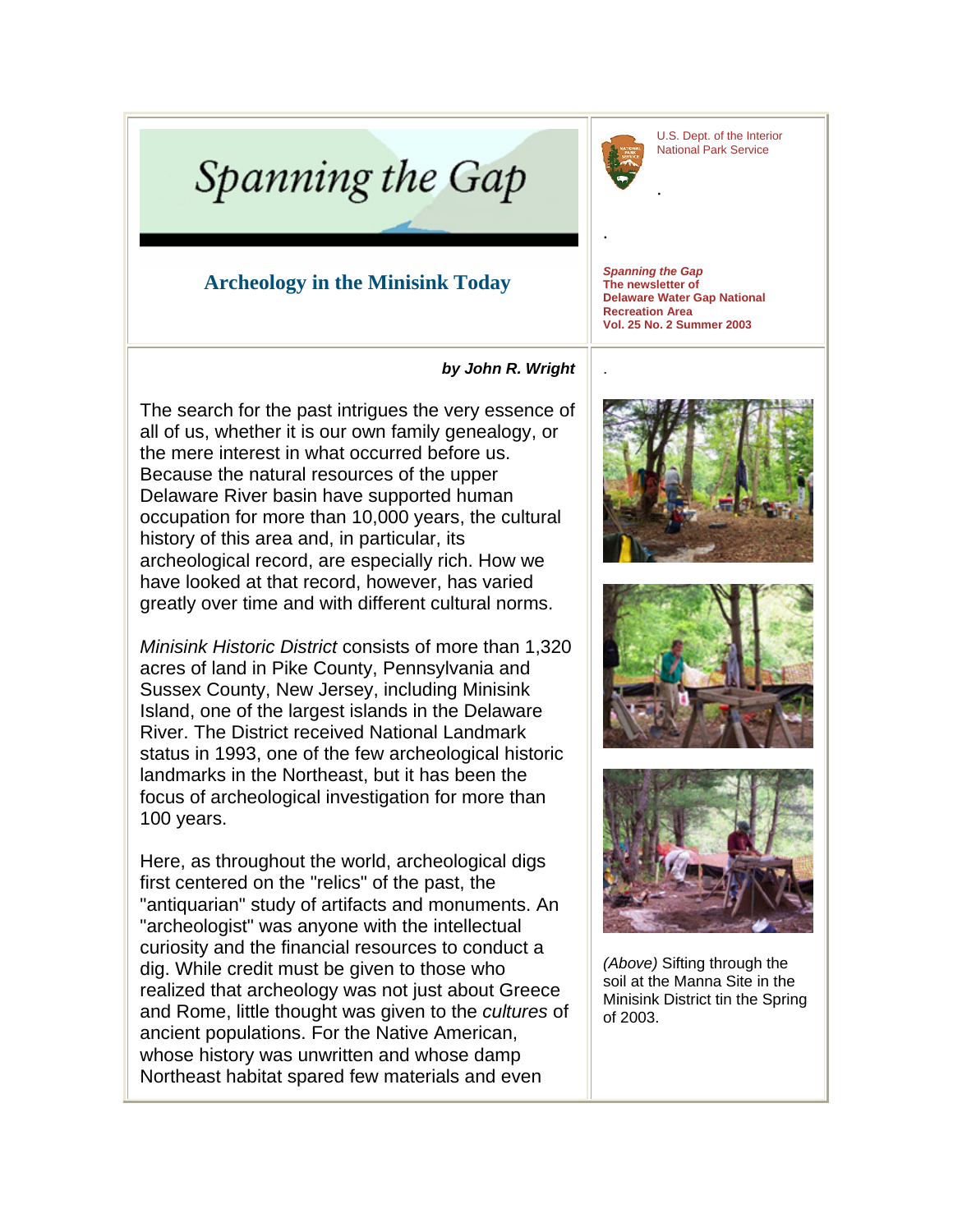fewer structures, this grand scale of archeological thinking was particularly unsuited. Not until the middle of the 20th century was serious research on the Native American based on the development of chronologies, context, and function.

Around 1900 a physician, Edward Dalrymple, first excavated Indian burials from the Minisink, unearthing European and native funerary objects that included a copper kettle, a silver spoon, 11 thimbles, a necklace of shell and glass beads, a bell, and 8 copper bracelets. A few years later, excavations sponsored by the Geological Survey of New Jersey and the Museum of the American Indian in New York recovered more than 60 Native American burials, plus one burial of a European apparently of Nordic blood. Definitively, contact between Native Americans was demonstrated, but what did this say about daily life of the native people?

In 1916 Ales Hrdlicka of the Smithsonian Institution demonstrated one way to move beyond the collecting of artifacts when he analyzed 57 of the individuals themselves who had been buried: 34 adults, aged 24 to 70 years, and 23 adolescents. Skeletal remains were almost free of injury or disease; however, a high proportion of dental cavities and abscesses among the adults indicated a diet of complex carbohydrates - maize, beans, and squash - whose sugars can foster tooth decay.

The "antiquarian era" was not over, however. The publication of earlier excavations sparked collectors of antiquities to descend upon Minisink Island and the farmland along the riverbanks. In 1922 Charles Philhower, a New Jersey educator, purchased a portion of the Bell farm on the New Jersey side of the river and, over the next 40 years, indiscriminately excavated his property searching for the "fortress of t'Schickte-wacki, " a feature shown vaguely in the area on colonial maps. Philhower made only cursory field notes and collected only "perfect Indian relics"without noting their context or provenience. As a study collection for modern



Working with a *transit* (an instrument used to measure angles)



Pot sherd excavated from Manna Site within the Minisink District. A find such as this would have been discarded before modern archeological techniques were established in the recreation area.